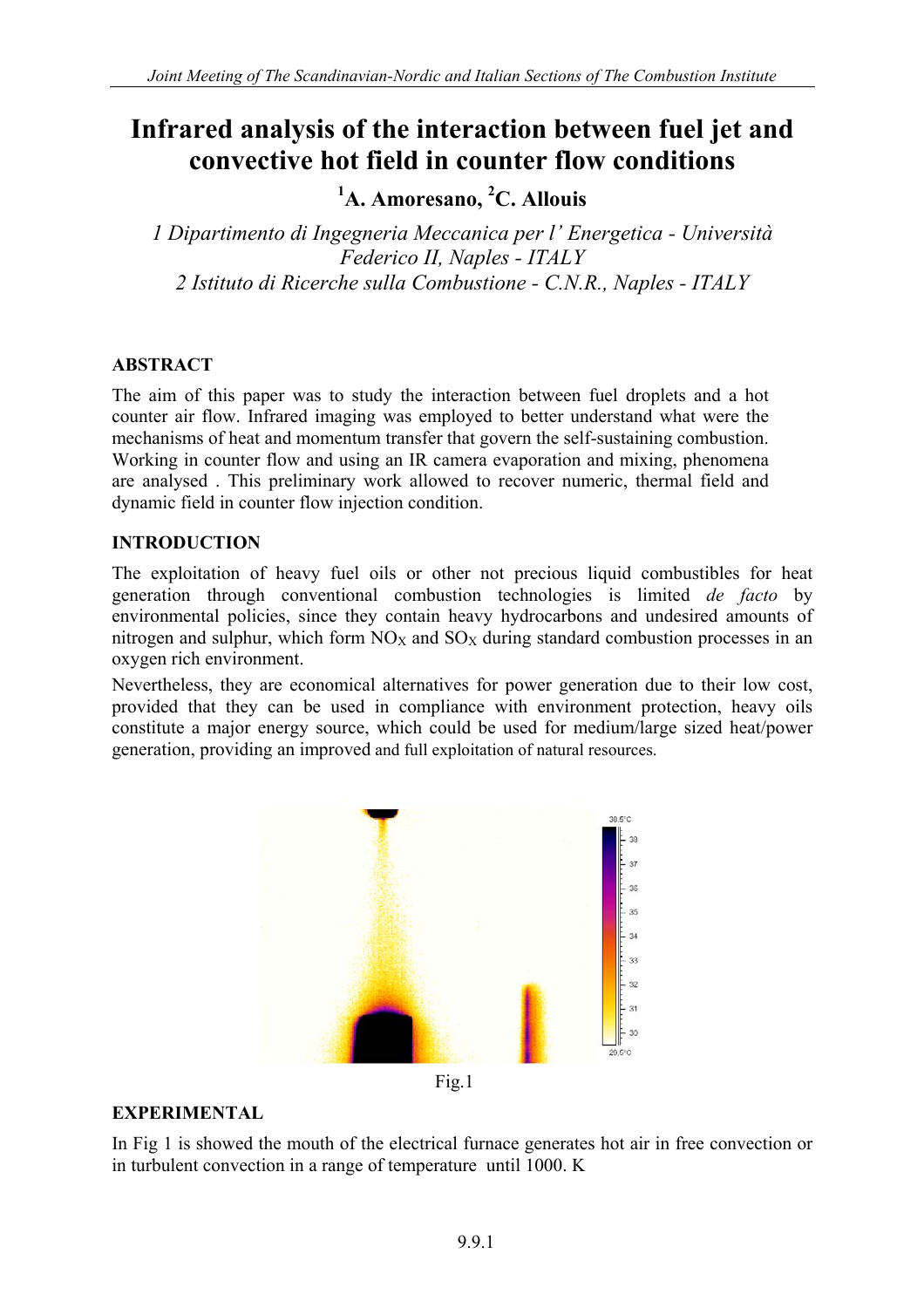

Fig.2

The fuel is injected in a convective thermal flow field generated by the furnace. The gas used in counter flow is nitrogen. This choice has be done to avoid that the thermal field was influenced by some burning phenomena, especially for high gas temperature.



### **RESULTS**

Fig.3

The tests are carried out working with the infrared camera. The range of diameters generated by this nozzle is  $[0.001/0.005 \text{ m}$  The limit conditions of the first test are: fuel temperature  $T_f$  $= 293.23$  and the environment temperature T<sub>e</sub>=373K. The pressure conditions of the air is fixed about 2 atm.

In this case the instability of the spray is due only to the stress between the droplets and the external air. The photo in fig 1 shows the behaviour of the spray in the conditions before indicated. It is possible to look the perfectly development of the entire cone spray. It is symmetrical and has an undistorted shape. The droplets arrives undisturbed until the mouth of the furnace. It is possible to notice the profile of the convective field near the mouth of the furnace. The entire jet doesn't fill the thermal convective field and the temperature is the environmental one. It is possible to note a little shadow near the mouth of the furnace In real infrared camera colours it is visible clearly and it has a parabolic profile. The parabolic profile shows that the jet doesn't interact with the thermal field because of the very little difference of temperature between the gas and the liquid phase.

The second photo (Fig 2.) represents the spray visualization with the following limit conditions :  $T_f = 293$ °K,  $T_{in} = 723.23$  K. The droplets spray now interact with the thermal convective field. The convective profile is still parabolic before of the spray impact. The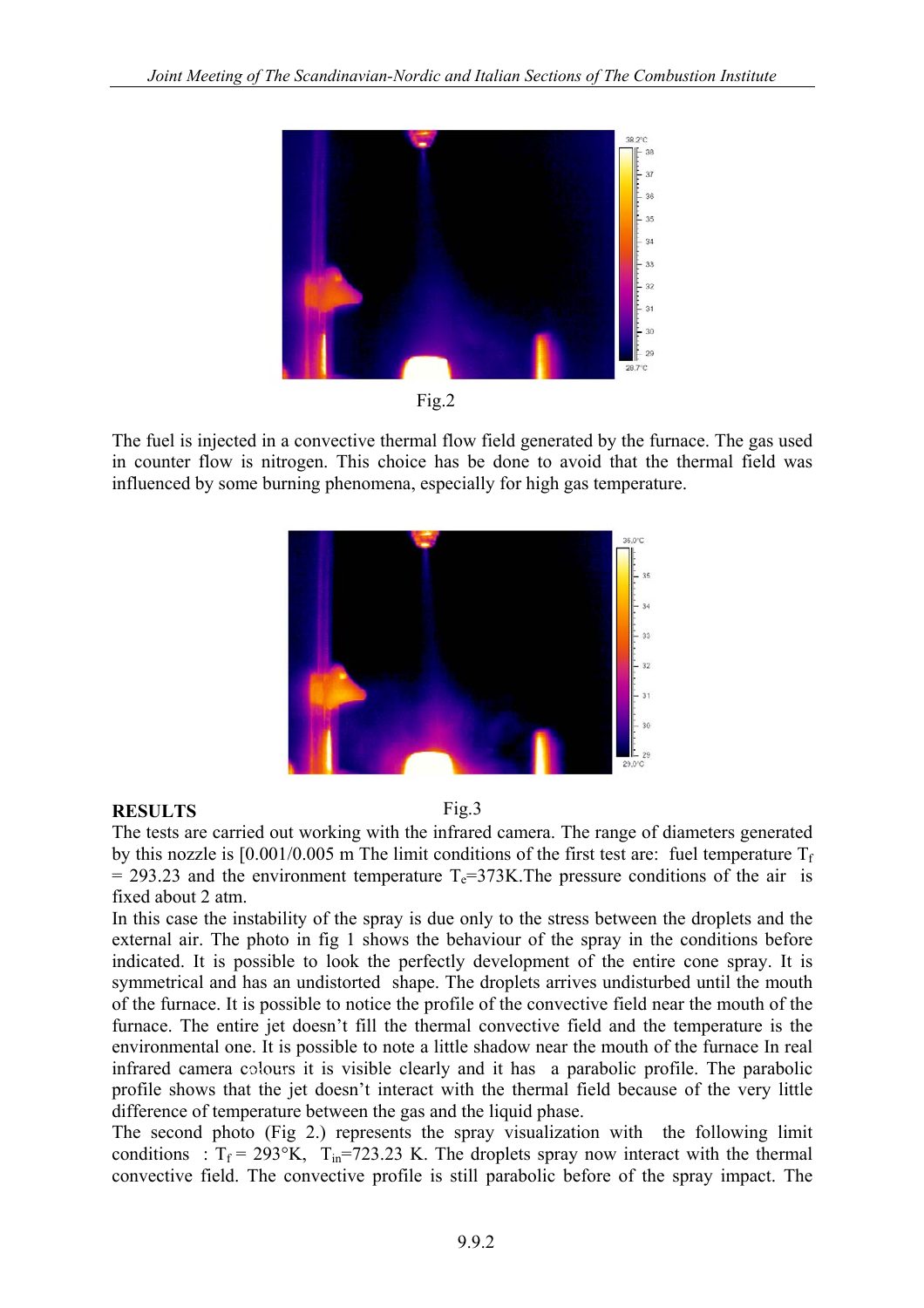droplets spray fill the convective thermal field before than the previous case. The spray near the mouth pf the furnace in less regular. The little droplets interacting with the thermal field and begin to evaporate influencing the superior share of the liquid jet. The jet open quite symmetrically respect the vertical axis and follows the parabolic profile of the convective thermal field. Increasing the furnace temperature the interaction between jet and convective thermal field is more accentuated. The third photo fig 3 represents the behaviour of the spray when  $T_f = 293$ °K,  $T_{in} = 800$ . K. It is possible to notice that the colour of the cloud near the mouth of the furnace is darker than the first one. In infrared colours the cloud the colour is red. The droplets near the furnace evaporate and a influence further the jet. In this case the mixing between the two phases is more evident. The jet begins to lose its symmetrical shape and the vapour phase became very important because influences substantially the behaviour of the spray. The velocity of the hot air due to the free convection flow field is now of 5 m/s. So the droplets are strongly applied by the counter air hot stream. The evaporation or stagnation region is 0.1 m far from the mouth of the furnace. The little droplets evaporate and begin very reactive.

Increasing the temperature of the furnace until 1000°K the presence of the convective flow field begins more important. In fig 5 the velocity of air vs. air temperature is reported



Near the 1000°K the air velocity is 5m/s approximately. The convective thermal field influences strongly the behaviour of the spray. Fig 5 put in evidence the new velocity profile of the thermal field. The spray fill the new conditions until the nozzle. The liquid jet increase completely its temperature. The little droplet evaporates quickly and also the big droplets begin to fill the thermal field.

### **REMARKS**

The paper put in evidence the behaviour of the spray when injected in a free convective counter flow. Also if the application , especially in general industrial applications are few, has been considered that this analysis can be very explanatory to